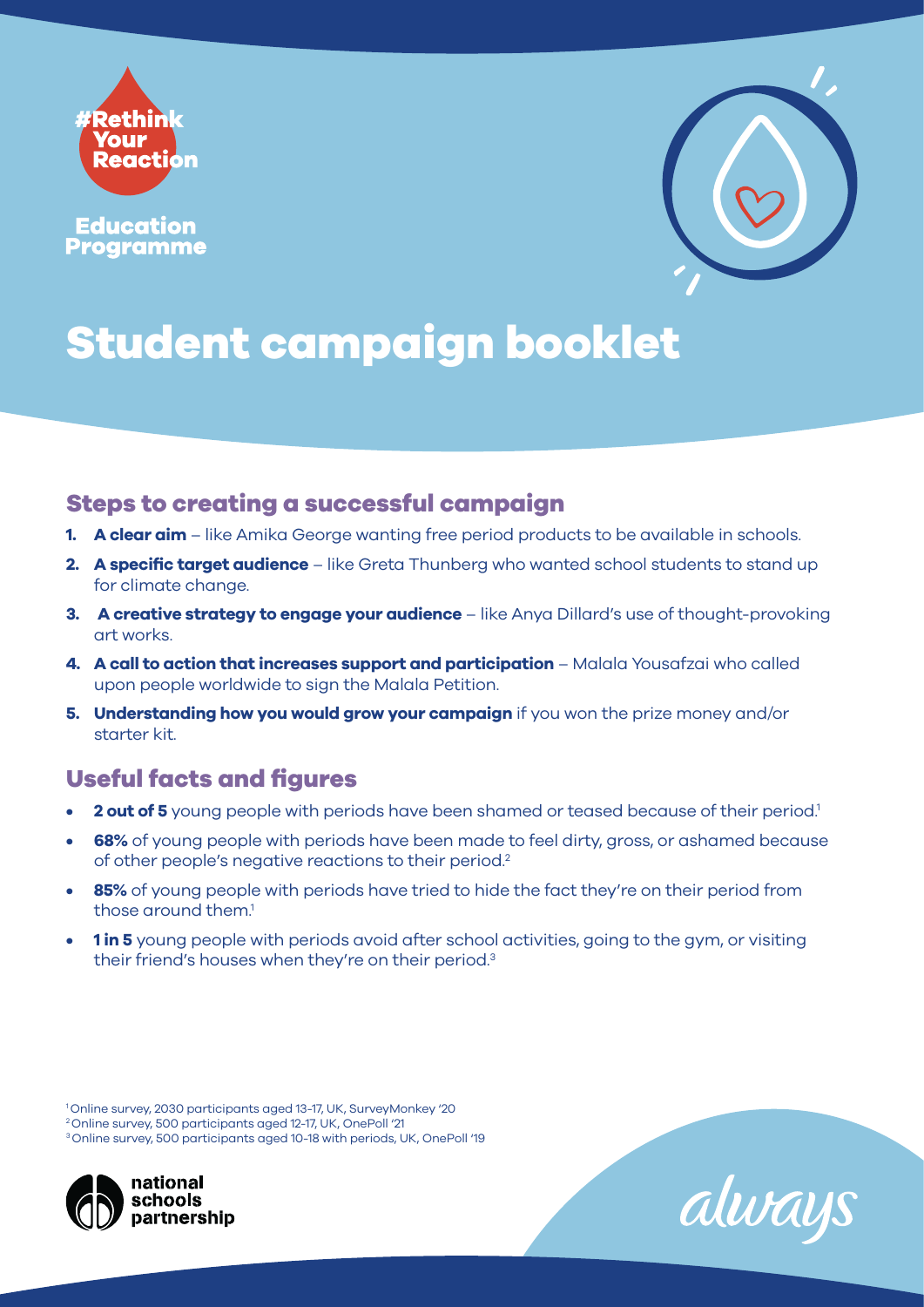## **Idea generation**

Use the questions below to help you think about your campaign plan.

The prompts are just suggestions, feel free to include any ideas of your own too.

|                                                                                 | The prompts are just suggestions, reenree to include any ideas or your own too. |  |
|---------------------------------------------------------------------------------|---------------------------------------------------------------------------------|--|
| <b>What could the aim of</b><br>your campaign be?                               |                                                                                 |  |
| Think about the issues you<br>could focus on challenging<br>in your own school: |                                                                                 |  |
| Raise awareness and<br>educate students<br>about the effects of                 |                                                                                 |  |
| Reduce incidents of<br>$\bullet$<br>period shaming<br>such as                   |                                                                                 |  |
| Create a school<br>$\bullet$<br>policy on                                       |                                                                                 |  |
| Who could your target<br>audience/s be?<br>For e.g.                             |                                                                                 |  |
| <b>Students</b>                                                                 |                                                                                 |  |
| <b>Teachers</b><br>$\bullet$                                                    |                                                                                 |  |
| School director                                                                 |                                                                                 |  |
| Parents                                                                         |                                                                                 |  |
|                                                                                 |                                                                                 |  |
|                                                                                 |                                                                                 |  |
| <b>How could you engage</b><br>with your target                                 |                                                                                 |  |
| audience in a relevant                                                          |                                                                                 |  |
| and creative way?<br>For e.g.                                                   |                                                                                 |  |
| <b>Posters</b>                                                                  |                                                                                 |  |
| Social media<br>$\bullet$                                                       |                                                                                 |  |
| <b>Flyers</b><br>$\bullet$                                                      |                                                                                 |  |
| Assemblies                                                                      |                                                                                 |  |
|                                                                                 |                                                                                 |  |